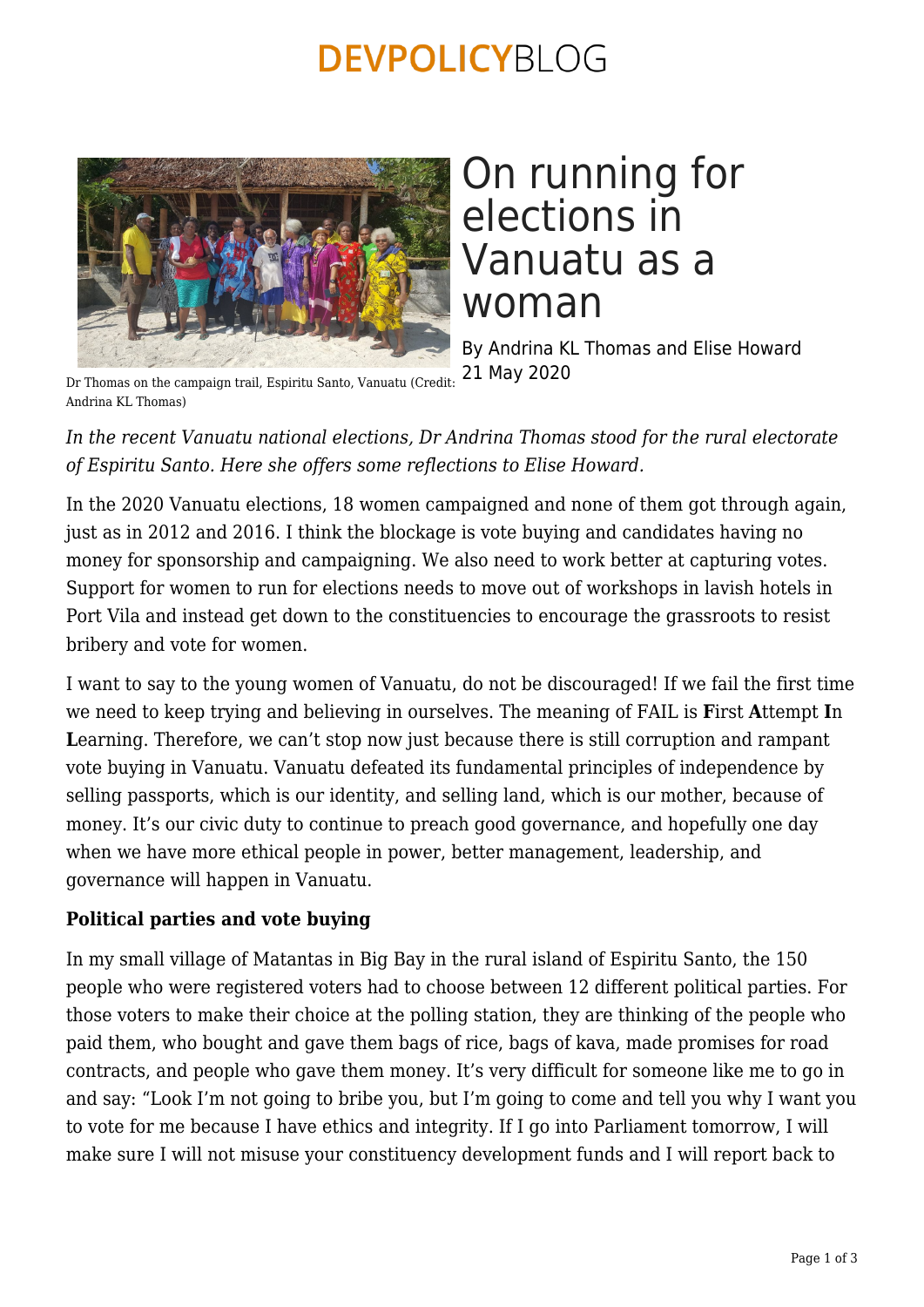# **DEVPOLICYBLOG**

you how these funds were used". But it's difficult to compete with rampant bribery and corruption which is how men have always been voted into Vanuatu's Parliament.

In Vanuatu our voters are handed a booklet of ballot cards when they go to vote. Their vote is supposed to be secret. When they go into a voting booth, the voter picks out the card for their candidate and puts this in the ballot box. For voters who aren't literate, they are picking out a face from a photo on the card. In this election, political parties kept the voting cards – they were putting money in and returning the cards with money inside, a thousand vatu, and then getting people to vote for them. After the election the parties check whether any of their votes are missing. There was one incident when one husband went and beat up his partner with a stick and then asked her who she voted for, her response was that she couldn't find the card for that person, so she took another one and put it in the envelope. The other problem is literacy. When people don't know how to read, the only thing they can identify is pictures. In one instance on Malekula, a candidate only had his name on the card but no pictures. So, he was highly disadvantaged and now we have to ask, why did the picture not come out? This is something the Electoral Commission will have to look at.

### **Political parties and gender equality**

The big political parties come with a lot of money and there's no chance to compete against them. The smaller parties, who campaign transparently, are not going to dish out money. It is difficult to get the sponsorship that the older and bigger parties have because there are limited sponsors in Vanuatu.

Despite a lot of awareness around gender equality, when women are actually nominated, they are not nominated in their own right. Political parties will make a woman stand with another man; she is like a token. The parties say yes, we understand there should be gender equality but when it comes to vote casting, it's usually the men that get the highest vote. So that's why the women said look, we've tried. That's the reason why the Vanuatu National Council of Women created the Leleon Vanua Democratic Party, a woman-led party on 15 May 2018. Access to funding is problematic which makes it hard to field contestants as our fundraising strategies were not sufficient compared to the bigger parties. We didn't field any contestants in 2020, but we will do so in 2024. We want future leaders with good ethics and integrity standards.

#### **Capturing votes**

The next strategy is undertaking advocacy work for my community by spending time educating people and answering their questions. I don't just do good governance educational work, I also do financial literacy training. I'll be helping the Mamas who are